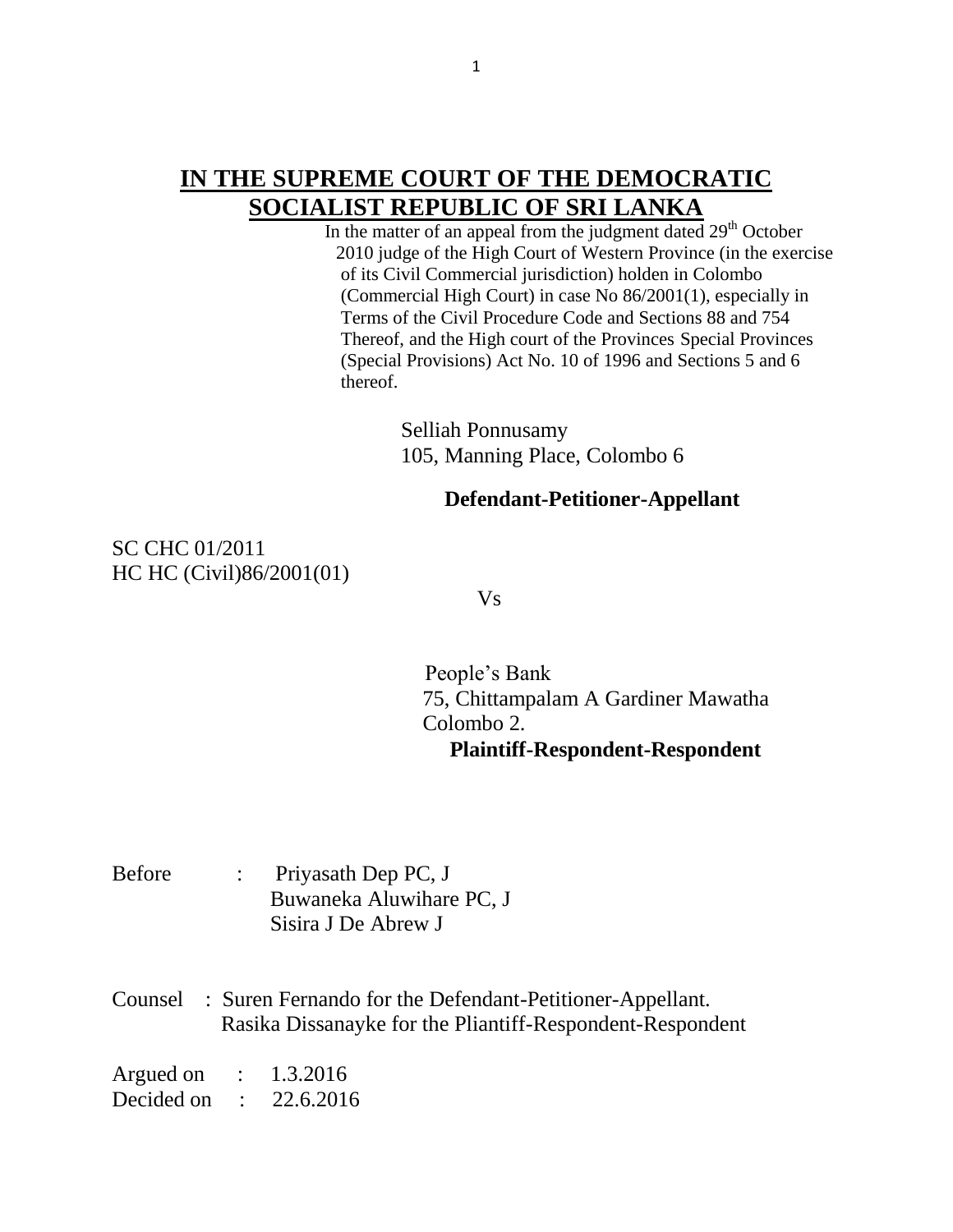## **Sisira J De Abrew J.**

 Plaintiff-Respondent-Respondent (hereinafter referred to as the Plaintiff-Respondent) instituted action against the Defendant-Petitioner-Appellant (hereinafter referred to as the Defendant-Appellant) to recover a sum of Rs.12,000,000/- from Defendant-Appellant. The journal entry dated 13.9.2001 indicates that summons had been served on the Defendant-Appellant. On 13.9.2001, the Defendant-Appellant failed to make appearance in court and as such the case was fixed ex-parte against the Defendant-Appellant. After ex-parte trial, the decree was served on the Defendant-Appellant but he failed to appear in court. Subsequently notice of writ was served on the Defendant-Appellant. Upon notice of writ being served on the Defendant-Appellant, he filed petition and affidavit in court moving, inter alia, to set aside the ex-parte judgment and the decree. At the inquiry he stated, in evidence, that he did not receive summons nor did he receive the ex-parte decree. He however admitted that notice of writ had been handed over to his domestic helper.

 The Plaintiff-Respondent, at the inquiry, called Amarasinghelage Gamini a clerk attached to the Commercial High Court as a witness and produced Process Server's reports marked V1 to V4 but failed to call the Process Server as a witness. The learned High Court Judge, by judgment dated 29.10.2010, dismissed the application of the Defendant-Appellant to set aside the ex-parte judgment and the decree. Being aggrieved by the said judgment of the learned High Court Judge, the Defendant-Appellant has appealed to this court. The most important question that must be decided in this case is whether the Defendant-Appellant received summons and/or the ex-parte decree. If this question is answered in the affirmative, the appeal of the Defendant-Appellant should fail. But if this question cannot be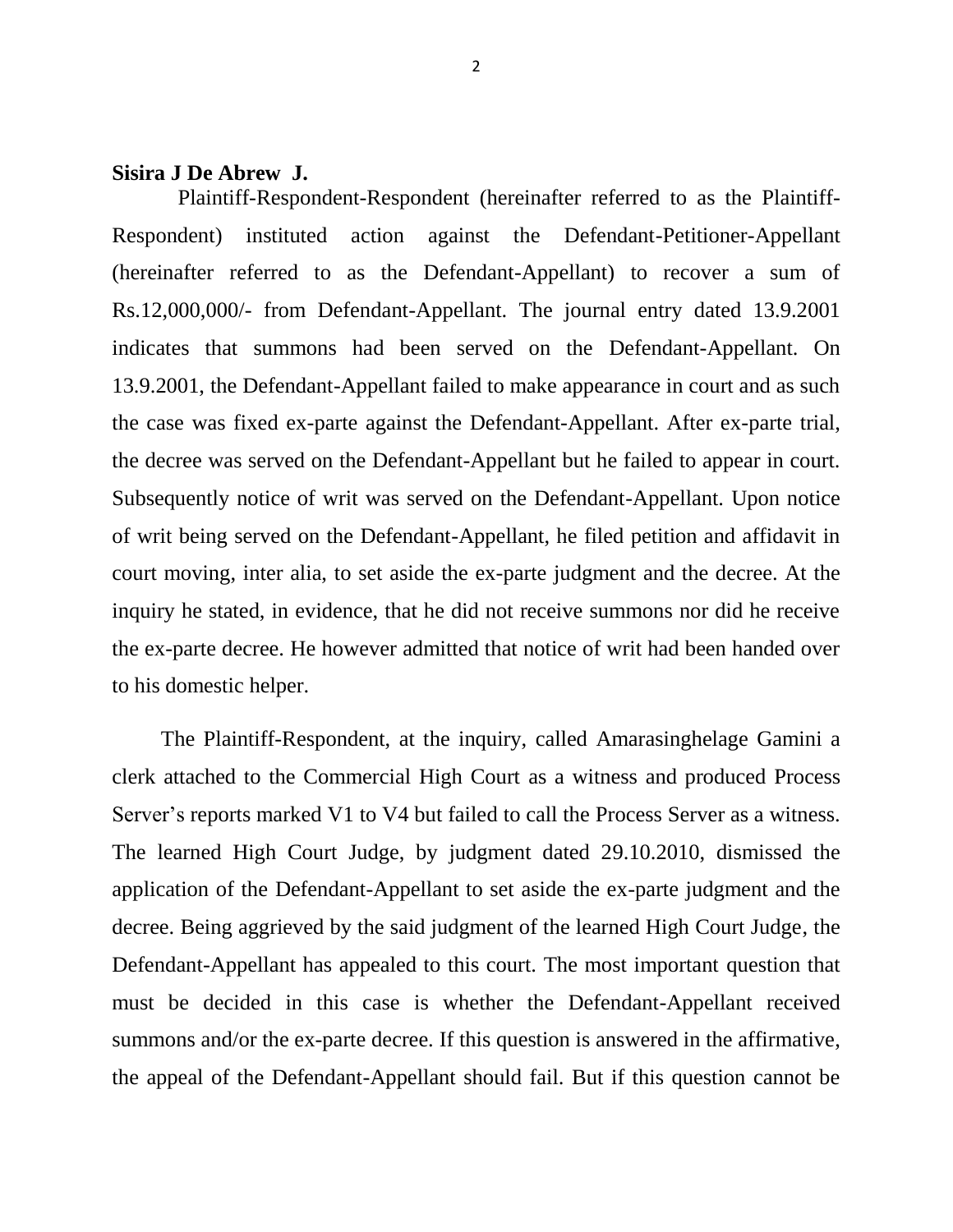answered in the affirmative or is answered in the negative, the appeal of the Defendant-Appellant should be allowed. I now advert to this question. The Defendant-Appellant, in his evidence, stated that he did not receive summons and/or the ex-parte decree. The Plaintiff-Respondent through a clerk of the Commercial High Court produced the Process Server's reports marked V1 to V4. According to V2, the Process Server had handed over summons to the Defendant-Appellant on 3.7.2001. According to V3, he had handed over the decree to the Defendant-Appellant on 9.1.2002. The Process Server did not give evidence. As against these two documents the Defendant-Appellant under oath stated that he did not receive summons and/or the ex-parte decree. He further stated that he had four other civil cases in court; that he had retained lawyers in those cases and paid 38 million to the bank; and that he had no reasons to keep away from this case if he received summons. Can the court reject this evidence? Learned counsel for the Plaintiff-Respondent contended that the Defendant-Appellant should have called his wife and the domestic helper to corroborate his evidence. I now advert to this contention. The Process Server, in his reports, states that he handed over summons and the ex-parte decree to the Defendant-Appellant. The Defendant-Appellant, in his evidence, denied the said fact. Even if the wife and domestic helper of the Defendant-Appellant were called as witnesses, can they corroborate the evidence of the Defendant-Appellant? No one can assume that the wife and domestic helper are always within the seeing range of the Defendant-Appellant. Therefore in my view, failure to call them as witnesses has not weakened the position taken up by the Defendant-Appellant. For the above reasons, I reject the above contention of learned counsel for the Plaintiff-Respondent. I have gone through the evidence of the Defendant-Appellant and see no reasons to reject his evidence. After considering the evidence led at the trial, I hold the view that the Defendant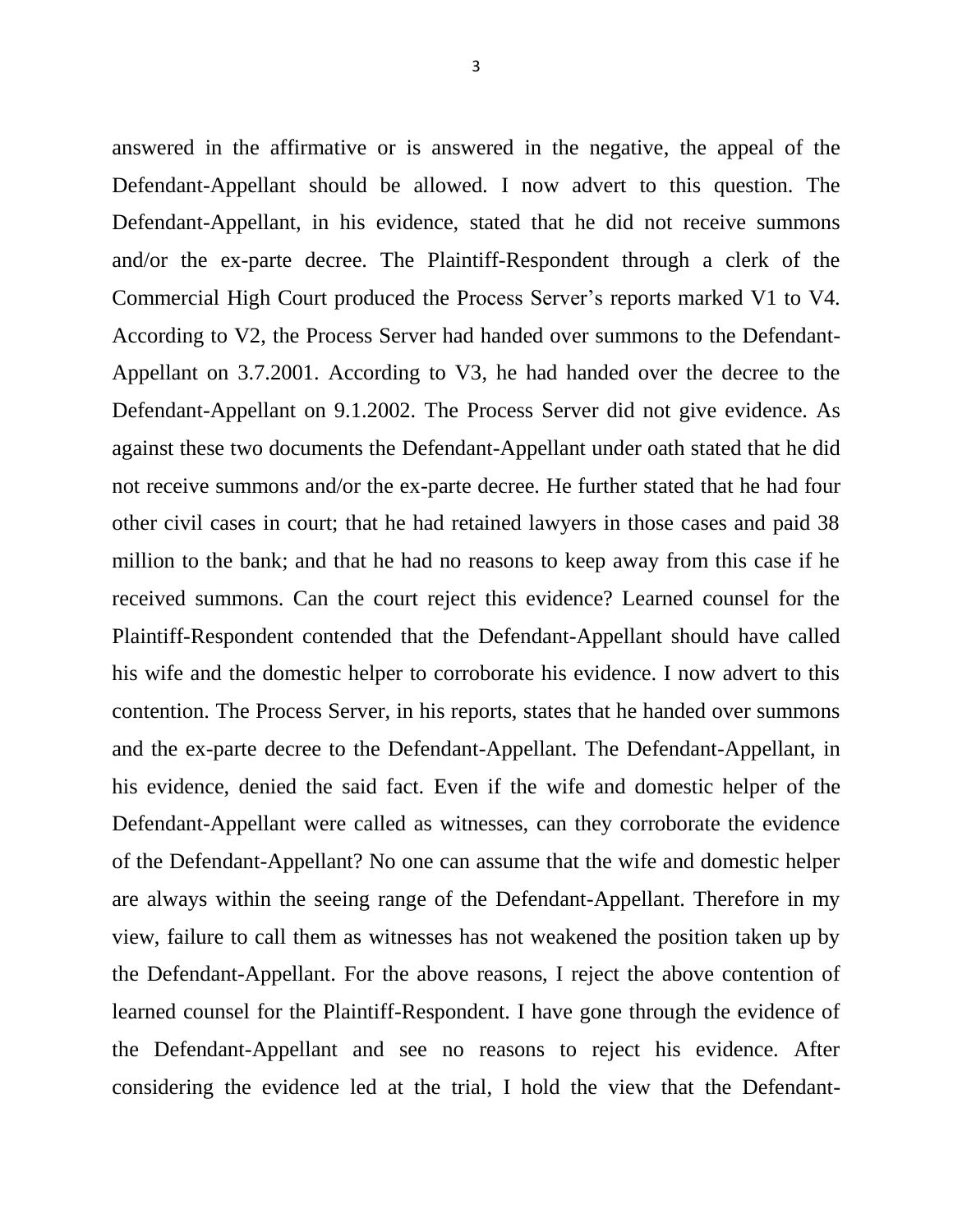Appellant has established the fact that he did not receive summons and/or ex-parte decree. In a case of this nature once the defendant established the fact that he did not receive summons and/or the ex-parte decree, the burden shifts to the Plaintiff to rebut the said position. How does he discharge this burden? This can be done by leading the evidence of the Process Server. This view is supported by the judicial decision in Wimalawathi Vs Thotamune [1998] 3 SLR 1 wherein Justice Ranaraja observed thus: " The affidavit filed by the Process Server is prima facie evidence of the fact that summons was duly served on the defendants mentioned therein and there is a presumption that summons was duly served. Accordingly, the burden shifts on to the defendants to prove that no summons had been served. The defendants have to begin leading evidence. Once the defendants lead evidence to prove that summons had not been served on them and establish that fact, burden shifts back on to the plaintiffs to rebut that evidence. This can be done by calling the Process Server to give evidence that he had served summons on the defendants"

 Did the Plaintiff-Respondent, at the inquiry, call the Process Server? He did not do so. Learned counsel for the Plaintiff-Respondent contended that it was not necessary for the Plaintiff-Respondent to have called the Process Server as his reports V1 and V4 had been produced without objection. In my view although they were produced without objections there was a duty on the Plaintiff-Respondent to call the Process Server when the Defendant-Appellant, in his evidence, took up the position that he did not receive summons and/or the ex-parte decree. The Plaintiff-Respondent in the present case did not rebut the evidence of the Defendant-Appellant that summons or ex-parte decree was not served on him (the Defendant-Appellant) by calling the Process Server when he (the Defendant-Appellant), in his